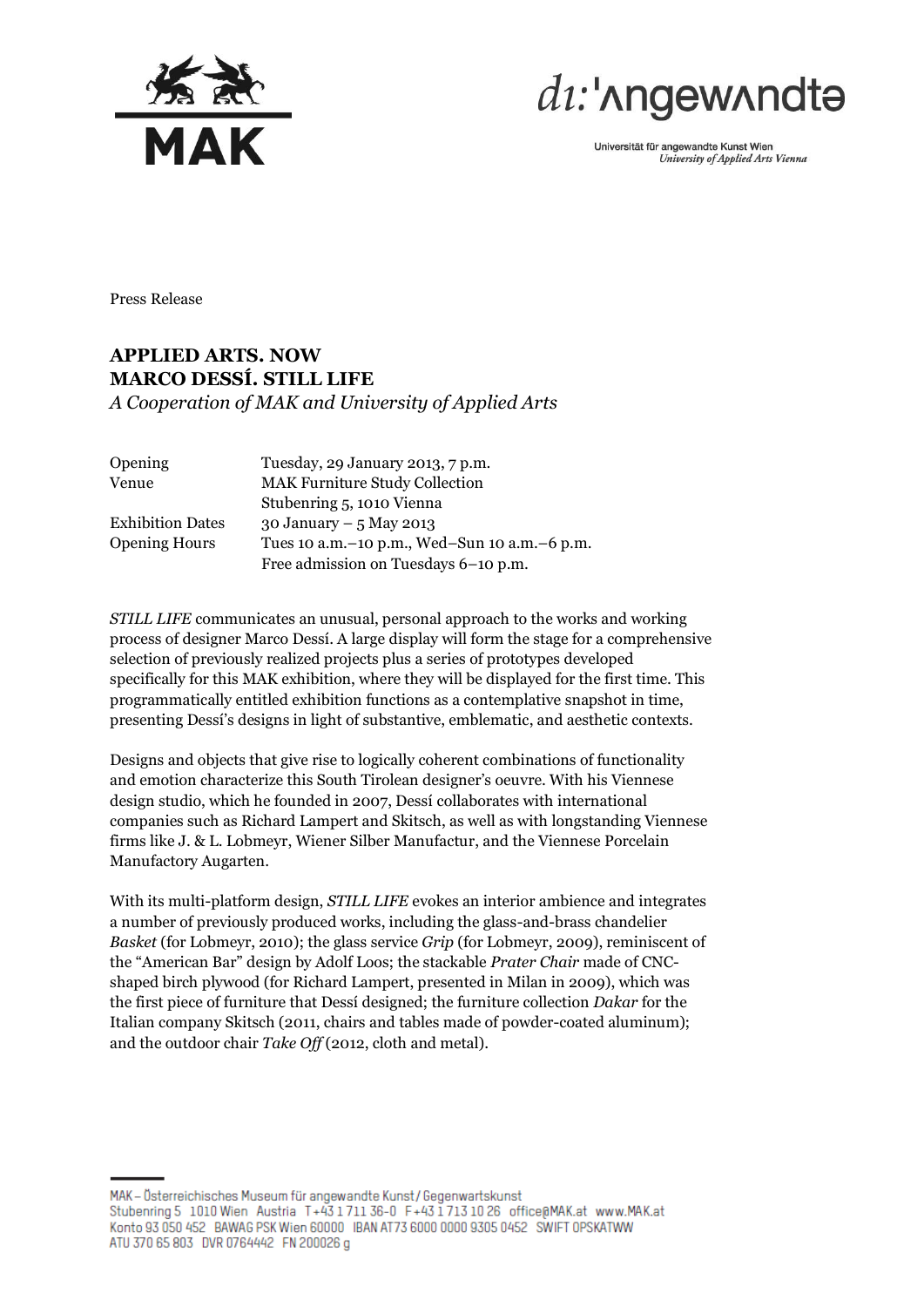

# $di:$ ' $\Lambda$ ngew $\Lambda$ ndt $\Theta$

Universität für angewandte Kunst Wien University of Applied Arts Vienna

Dessí's newly developed prototypes are surprising for their unexpected choices of materials and aesthetics. On display will be items such as round occasional tables made of the treadplate-patterned sheet metal typically reserved for stairs and ramps, a chair with a backrest made of stretched hide, a sensitive reinterpretation of simple shelving brackets, and a wardrobe combining wood and metal. Alongside all this, specific details of objects and selected inspirational materials will be featured in order to help visitors visualize and comprehend the designer's creative process.

References to the minimalist solutions of Viennese Modernism or to French architect and designer Jean Prouvé, who came up with pioneering new developments in furniture design oriented toward mass production techniques, are just as characteristic of Dessí's oeuvre as is his playful relationship with current design ideals. Though his works do allude to a classical aesthetic, unexpected design elements clearly signal their belonging to a new generation.

Following completion of an apprenticeship as a dental technician, Marco Dessí (\*1976, Merano, Italy) studied industrial design under Bořek Šípek and Paolo Piva at the University of Applied Arts Vienna; several of his projects as a student there attracted international attention. Immediately following graduation from the university in 2007, he opened his own design studio (marcodessi.com).

#### **APPLIED ARTS. NOW**

*Marco Dessí. STILL LIFE* is the fourth solo presentation in the exhibition series *APPLIED ARTS. NOW,* which is intended to create a platform for contemporary forms of applied art and thus provide greater visibility for particularly interesting artistic stances originated by graduates of the University of Applied Arts Vienna living and working in Austria. The series was kicked off with the exhibition *PATRICK RAMPELOTTO. Adventures in Foam* (25 January–26 May 2012), followed by *STIEFEL & COMPANY ARCHITECTS. Faux Terrains* (23 May–16 September 2012) and *taliaYsebastian. The Committee of Sleep* (3 October 2012–6 January 2013).

#### **MAK on Display**

Inspired by the reinstallation of the *VIENNA 1900. Viennese Arts and Crafts, 1890– 1938* section of the MAK Permanent Collection, Marco Dessí reinterpreted the Wiener Werkstätte's *Salon Cabinet for a Reception Salon* by Dagobert Peche. The intervention *Marco Dessí: Dagobert Peche Revisited, 1913/2012* occupies a prominent location at Wien Mitte – The Mall, thus opening up a "display window" of sorts on the MAK.

Images relating to the exhibition are available for download at [MAK.at/press](http://www.mak.at/presse)